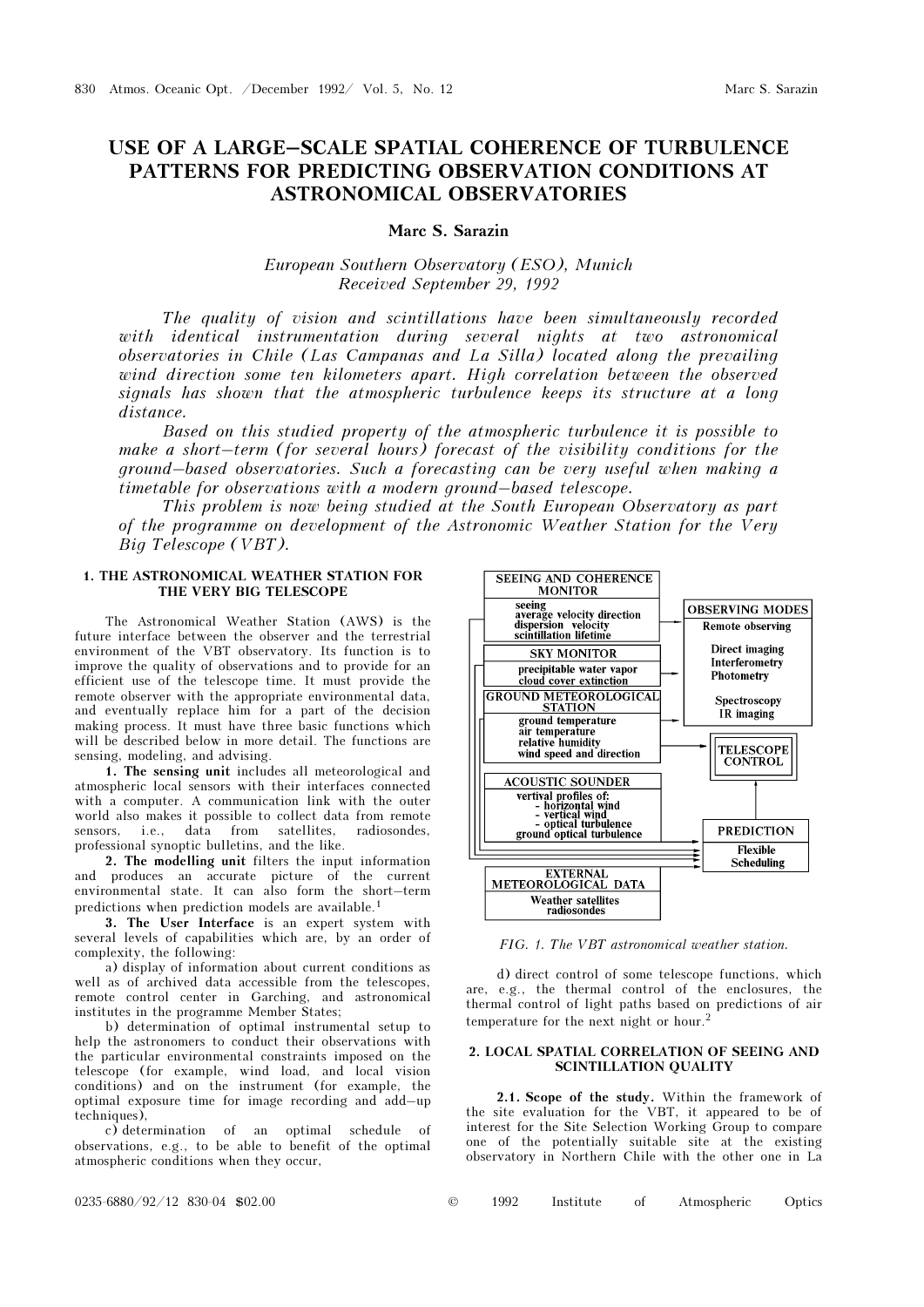Silla.3 The observatory of Las Campanas was chosen, where a similar analysis was conducted by the Carnegie Institute in view of the construction of an eight meter class telescope. Thanks to the good will and cooperation of local administrations, it was possible to run simultaneously several instruments at both sites during 14 nights successively, from November 27 till December 10, 1989.

2.2. Description of the observation sites. The observatory of Las Campanas is arranged at several peaks along a large ridge approximately facing the prevailing North winds, standing well above the surrounding terrain. Our test point was in the western part of the observatory, close to the Dupont telescope at an altitude of 2280 m.

The other test point was in Cerro Vizcachas located 7 km to the eastern end of the La Silla ridge. The Vizcachas/La Silla ridge stands at 2400 m altitude above the sea level, 30 km to the south of Las Campanas, separated from it by a rather perturbed landscape with several mountain ridges of the same altitude and 1000 m deep canyons.

2.3. Instrumentation. The campaign lasted 14 nights during which various instruments were simultaneously operated at both observation points:

a) Vizcachas––La Silla: A differential image motion monitor (DIMM2) described in Ref. 4 at Vizcachas is mounted on a 5 m high platform, near the windward slope (see Fig. 2).



FIG. 2. The temporal correlation of vision quality measurements (the measured interval is 500 sec.): Vizcachas autocorrelation (dashed line), Campanas autocorrelation (dotted line), and cross–correlation (solid line).

It allows one to estimate the vision quality every two minutes; wind speed is also recorded online. An acoustic sounder (SODAR) is located at the northern side of the observation tower basement, 10 m under the vision monitor.

b) Las Campanas: A mobile differential image motion monitor (DIMM3), identical to DIMM2, is mounted on a 2 m high platform at the northern slope of the peak. Wind velocity at the ground level is recorded in online regime.

Each DIMM is also equipped with a scintillometer of 3 cm diameter aperture and 1 kHz bandpass, looking at the same star.

#### 3. ANALYSIS OF TEMPORAL CORRELATION

3.1. Vision. Quality of vision is defined as the full width at half maximum (FWHM) of a long exposure image obtained at the focus of a large telescope taking into account limitations imposed by the atmosphere:

$$
FWHM = 0.976 \frac{1}{r_0} = 5.345 \lambda^{-1/5} \left[ (\cos \gamma)^{-1} \int C_n^2(z) dz \right]^{3/5}, (1)
$$

where  $C_n^2$  is the structural function of the atmospheric index of refraction,  $r_0$  is the aperture radius, and  $\lambda$  is the wavelength.

At  $\lambda = 0.5$  mm, and in units of arc sec, this becomes

$$
FWHM = 2.0 \cdot 10^7 \left[ \int C_n^2(z) \, dz \right]^{3/5}.
$$
 (2)

In the theory of atmospheric turbulence one often uses the hypothesis that the turbulence moves with wind without modification of its statistical properties along the path (frozen turbulence). Determination of the average velocities of the turbulence layers<sup>5</sup> and their variances is of interest for optimizing interferometric observational techniques.

Since the two test sites are 27 km apart from each other along the direction to the north, this data set is used to show that a portion of the turbulence detected at Las Campanas is transported without much changes to Vizcachas.

Figure 2 shows that the normalized temporal cross– correlation between the two time series of observations has a pronounced peak at a 50 min delay of the Vizcachas measurements with respect to the Las Campanas ones. The autocorrelation functions of the vision at the two sites shown in the same figure determine the time constant of the atmosphere. The broadening of the cross–correlation peak corresponds to the dispersion of the wind velocity around the average value of 9 m/s. The level of the cross– correlation peak corresponds to 40% of the product of the rms quality of vision at the sites.

3.2. Scintillations. The index of scintillation is defined as:

$$
\sigma_I^2 = 19.12 \lambda^{-7/6} (\cos \gamma)^{-11/6} \int_0^\infty C_n^2(z) z^{5/6} dz , \qquad (3)
$$

where  $\gamma$  is the zenith angle and  $\sigma_l^2$  is measured with an aperture 3 cm in diameter:

$$
\sigma_I^2 = \frac{\langle I(t) - \langle I(t) \rangle^2 \rangle}{\langle I(t) \rangle^2} \,. \tag{4}
$$

The same expression can also be applied to the index of scintillation which is mainly related to the high–altitude layers of the atmosphere. High–altitude winds are normally blowing from west to east at these latitudes, this is confirmed by the correlation curves in Fig. 3, in which the cross–correlation peaks are at zero coordinate showing that both sites were struck by scintillating layers simultaneously. On the other hand, this corresponds to a correlation coefficient of only 58% which accounts for scintillation related to local turbulence as will be shown in Sec. 3.3.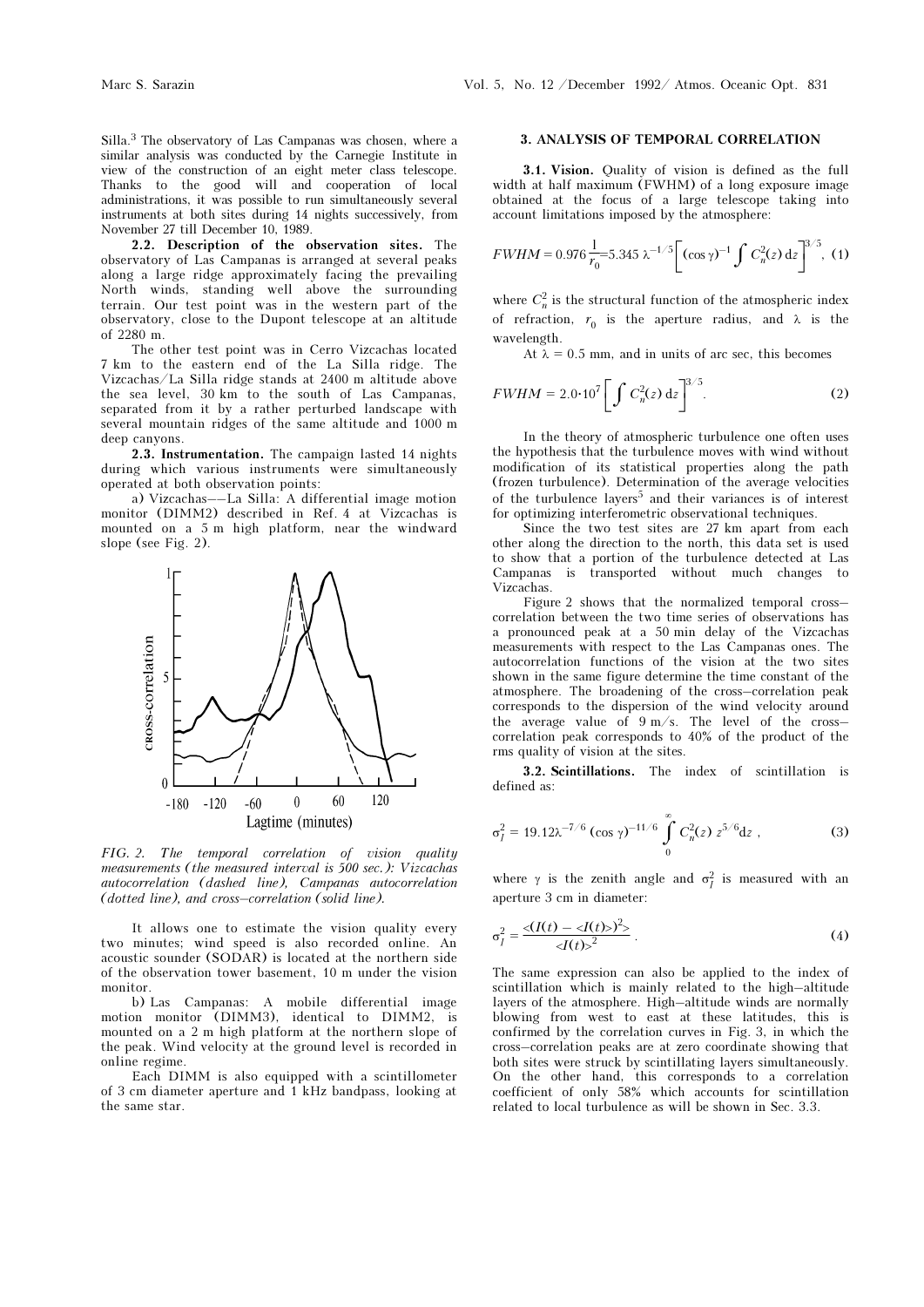

FIG. 3. The temporal correlation of vision quality measurements (the measured interval is 500 sec): Vizcachas autocorrelation (dashed line), Campanas autocorrelation (dotted line), and cross–correlation (solid line).



FIG. 4 The vision quality (solid line) and scintillation (dotted line) recorded in Vizcachas (a) and in Las Campanas (b).

3.3. The SODAR as tool for diagnostics and prediction. If the turbulence in the boundary layer has a rather small time constant, one can use the SODAR to predict the turbulence for the time  $t + 20$  min from the measurement carried out at time  $t$ , provided that one knows the threedimensional pattern of the wind velocity (see Fig. 4).

The SODAR located at Vizcachas was used in this case to verify the assumption on a conservative turbulence transportation over long distances. We take, for instance, a strong increase in the vision quality which could be attributed to a local effect due to the ground turbulence. As can be seen from Fig. 4, the corresponding SODAR facsimile records show that a very dense layer appeared at 200 m altitude above Vizcachas. Its altitude has been slowly decreasing until complete disappearance. The stronger level of turbulence observed at Vizcachas may be associated with two consecutive bursts of the vision quality recorded at Las Campanas two hours earlier. In this case, the turbulence would have been considerably amplified over the hills on its way from Las Campanas. It is possible, in this particular case, to obtain more information about the behavior of this turbulent layer by more thorough study of the scintillation at both sites as shown in Figs. 4 a and b. It can be seen that the increase in the vision quality over Las Campanas is related to a strong scintillation, which indicates that the turbulence occurred high above the site (possibly 1000–2000 m). On the contrary, as the SODAR showed, the turbulent layer which reached Vizcachas was at lower altitude and thus could not induce scintillation.



FIG. 5. Comparison of the monthly average value of the wind velocity at the tropopause over Antofagasta (solid line) and the index of scintillation at Cerro Paranal (dashed line) since January 1987.